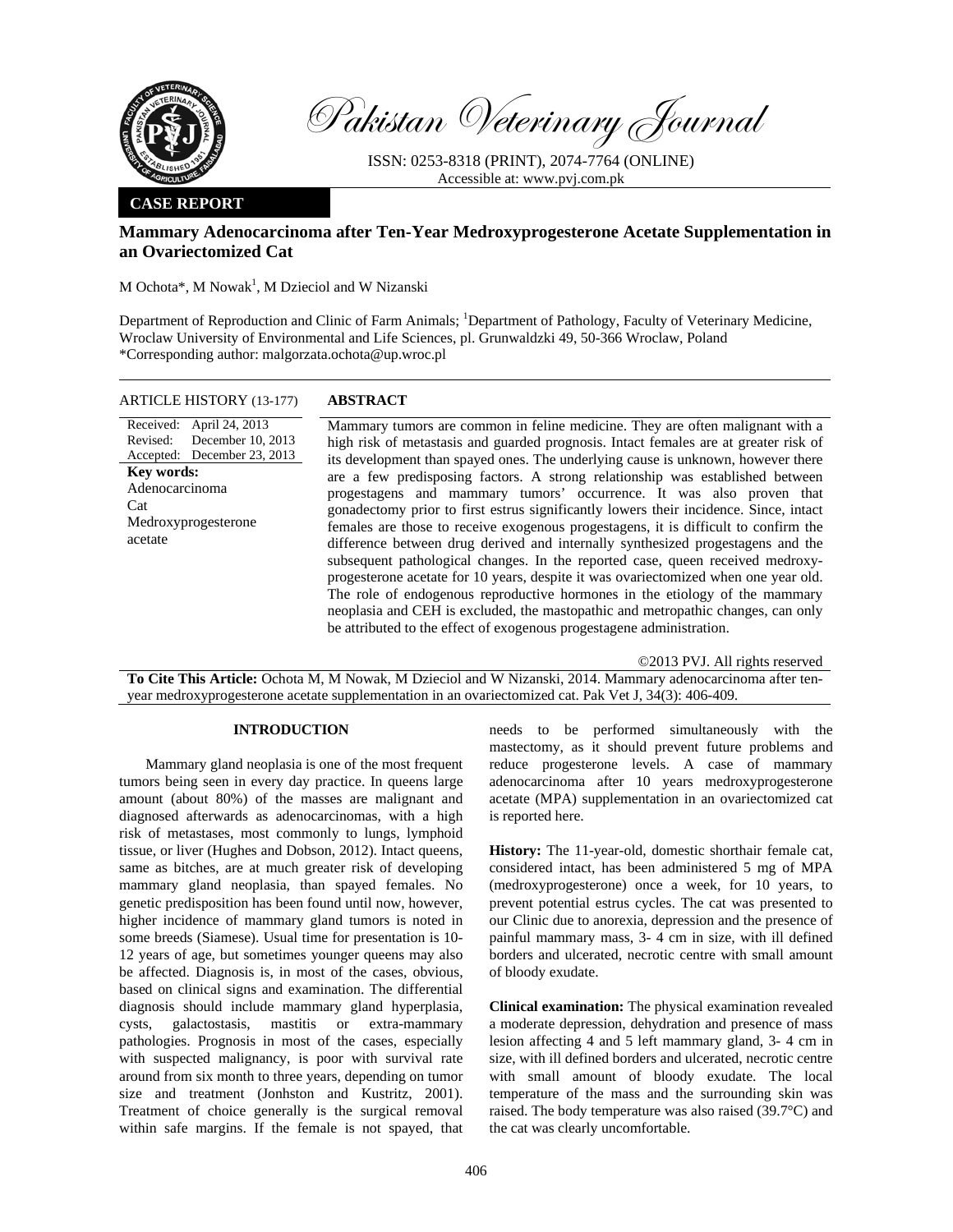**Treatment:** Since the blood tests returned normal, and no other symptoms were seen on clinical examination, the symptomatic treatment with antibiotics (amoxycylin with clavulanic acid 8.75 mg/kg, BID) and NSAID's (meloxicam 0.3 mg/kg starting dose SID, maintained with 0.05 mg/kg SID) was prescribed. The MPA administration was ceased and a progesterone antagonist (aglepriston, 15 mg/kg) was applied. Within the first 3 d of treatment the general condition of the queen improved substantially, the mass reduced in size and became less painful (Fig. 1). The chest x-rays were clear and three weeks after the first visit a routine spay was performed that revealed absence of both ovaries. The lack of ovarian tissue was confirmed on histopathological examination and in cat's records found by the owner. The mammary mass was also removed and diagnosed as adenocarcinoma. In the uterus cystic degeneration was found. The wounds healed without complications and skin sutures were removed 10 d post operation. The general health of the cat was good for the next 5 months. Around the sixth month after surgery the cat was presented with anorexia, ascites and major depression. The ultrasound scan revealed extensive liver mass and the cat was euthanized.

**Postmortem findings:** On post mortem examination there were two big liver tumors affecting right, left and middle lobes with plenty of small masses on liver (Fig. 2), spleen and mesenterium. The chest cavity was clear. On the histopathological examination the liver masses were diagnosed as adenocarcinoma (Fig. 3).

**Histopathological diagnosis:** For histological and immunohistochemical studies sections of mammary and liver tumors were used. The following antibodies were used (RT): monoclonal mouse anti-human Ki-67 Antigen -clone MIB-1 (1:100); monoclonal mouse anti-human PgR – clone PgR636 (1:50). Incubations (15 min, RT) were performed with secondary biotinylated antibodies and with streptavidin-biotinylated peroxidase complex (LSAB2, HRP) and the substrate: 3,3'-diamino- benzidine (7 min, room temperature). All the above were bought from DakoCytomation, Denmark. Meyer's hematoxylin as counter stain and Primary Negative Control in controls was used. Microphotographs were processed by Olympus BX53 optical microscope and computer-assisted CellA software (Olympus Soft Imaging Solution GmbH, Germany). Expression of PgR and Ki-67 antigen was evaluated quantitatively as the percentage of positive cells  $(0-5\% =$  no reaction (-),  $6-25\% =$  weak reaction (+), 26- $50\%$  = moderate reaction (++), above  $50\%$  = intense reaction  $(++)$ . Both Ki-67 (Fig. 4) and PgR (Fig. 5) antigens' expression were high suggesting significant metastatic potential and progesterone depended development and growth of the mammary and liver neoplasia.

## **DISCUSSION**

Mammary gland tumors are the third most common neoplasia in cats, after lymphosarcoma and skin tumors (England and Von Heimendahl, 2010). The main underlying cause is still unknown, however there have been identified a few factors predisposing to that type of neoplasia. Reproductive hormones are suspected to have a significant role in the etiology of these tumors. Both estrogen and progesterone receptors have been identified in mammary gland masses. Estrogens are responsible for simple ductular development and progesterone for complex ductular side-branching and lobuloalveolar growth. There has been also demonstrated the higher concentration of aromatase in neoplastic cases than in normal mammary tissue. As proven in humans and other species, mammary carcinomas showing aggressive features like high proliferation rate, hormonal related metaplasia, or evidence of metastasis, are usually associated with progressive clinical behavior, poor prognosis and decreased survival times (McAloose *et al*., 2007).

In many investigations there has been established a strong relationship between previous progestagens use and subsequent mammary gland tumors' occurrence. It has also been suggested that entire felids receiving contraception might be at higher risk of mammary neoplastic changes (Keskin *et al*., 2009) comparing to the untreated ones. Moreover, it has been proven that early gonadectomy (prior to first estrus) significantly lowers the incidence of mammary gland neoplasia to about 0.05% (Johnston and Kustritz, 2001). Despite that, in many countries injectable or oral progesterone derivates are still commonly used for estrus control.

Mammary gland during normal reproductive cycle is regularly subjected to the endogenous estrogens and progesterone. The suspected side effects of progesterone and its derivates might be endocrine, uterine or mammary disorders. Clinical trials in rodents proved the increased tumorigenicity of synthetic progestins over endogenous progesterone (Nagasava *et al.*, 1998; Helguero *et al.*, 2003). Since, in domestic animals, usually intact females are those to receive the treatment with exogenous progestagens, it is very difficult to establish the difference between both, drug derived and internally synthesized progestagens, on the subsequent pathological changes. In the reported case, the only source of progestagens, which could be related to the tumor development, was the continuous exogenous medroxyprogesterone supplementation. Hence, it might be concluded that progestins might play an important role in mammary tumor development in cats. There are several reports presenting cases of mammary fibroepithelial hyperplasia or mammary carcinoma in intact female and male cats associated with exogenous progesterone administration (Misdorp, 1991; Jurka and Max, 2009; Jacobs *et al.,* 2010). However, in those cases, the use of the exogenous progestagens was limited to estrus suppression, or justified by other underlying health issues, which might have had affected the overall health of the investigated animals. In none of the mentioned cases the megestrol acetate supplementation lasted for a very long time in otherwise healthy, and especially, already spayed female. In the presented case, due to owner's true belief of having non-spayed queen, the megestrol acetate had been regularly administered for about 10 years to a gonadectomized female. During that time the cat did not show any other problems apart from minor upper respiratory tract and alimentary issues.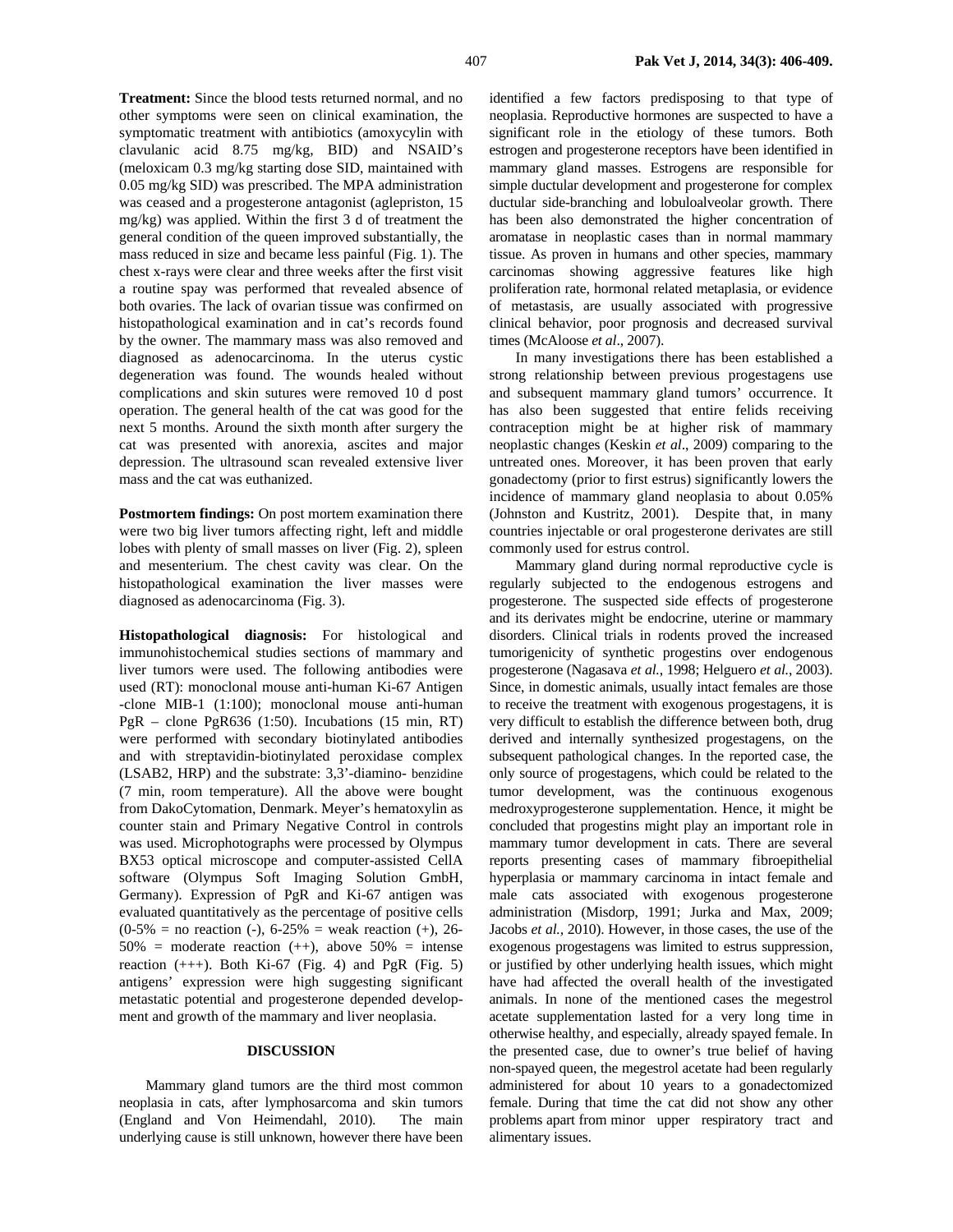

Fig. 1: Healing of the ulcerated mammary mass in the female cat after 3 days of treatment.



**Fig. 2:** Spread adenocarcinoma tumor in liver of the female cat - post mortem examination.



**Fig. 3:** Histopathological manifestation of mammary gland adenocarcinoma in the female cat.

Consequently, it seems to be justified to conclude that development of the aggressive mammary neoplasia with high mitotic rate and high PgR antigens expression might have been associated solely to exogenous MPA supplementation, obviously with the assumption of mammary tissue estrogen and progesterone sensitization around puberty. As it has also been previously suggested that entire felids receiving contraception might be at higher risk of mammary neoplastic changes comparing to the untreated ones (McAloose *et al.*, 2007), the above reported case



**Fig. 4:** Mammary gland adenocarcinoma in the female cat, immunohistochemical staining shows high expression of Ki-67 antigen in cells.



**Fig. 5:** Mammary gland adenocarcinoma in the female cat, immunohistochemical staining shows high expression of PgR in cells.

undoubtedly confirms the detrimental association between exogenous MPA and mammary neoplasia.

In conclusion, to the authors best knowledge, this is the first recorded case of the long term MPA supplementation, in an gonadectomized female. In this particular case, not only the extraordinary long and continuous contraceptive treatment with MPA in a spayed female cat, but also the subsequent, typical for hormonal related, changes of the uterine wall and neoplasia of mammary gland were worth noticing. Moreover, it could be stated that the pathological changes in uterine body and mammary adenocarcinoma, were caused only by the exogenous MPA administration, proving that this still commonly used drug, can alone be responsible for aggressive neoplastic modification in mammary tissue.

#### **REFERENCES**

- England G and A von Heimendahl, 2010. Clinical approach to mammary gland disease. In: BSAVA Manual of Canine and Feline Reproduction and Neonatology. 2nd ed, BSAVA, UK, pp: 155- 165.
- Helguero LA, M Viegas, A Asaithamby, G Shyamala, C Lanari and AA Molinolo, 2003. Progesterone receptor expression in medroxyprogesterone acetate induced murine mammary carcinomas and response to endocrine treatment. Breast Cancer Res Treat, 79: 379-390.
- Hughes K and JM Dobson, 2012. Prognostic histopathological and molecular markers in feline mammary neoplasia. Vet J, 194: 19- 26.